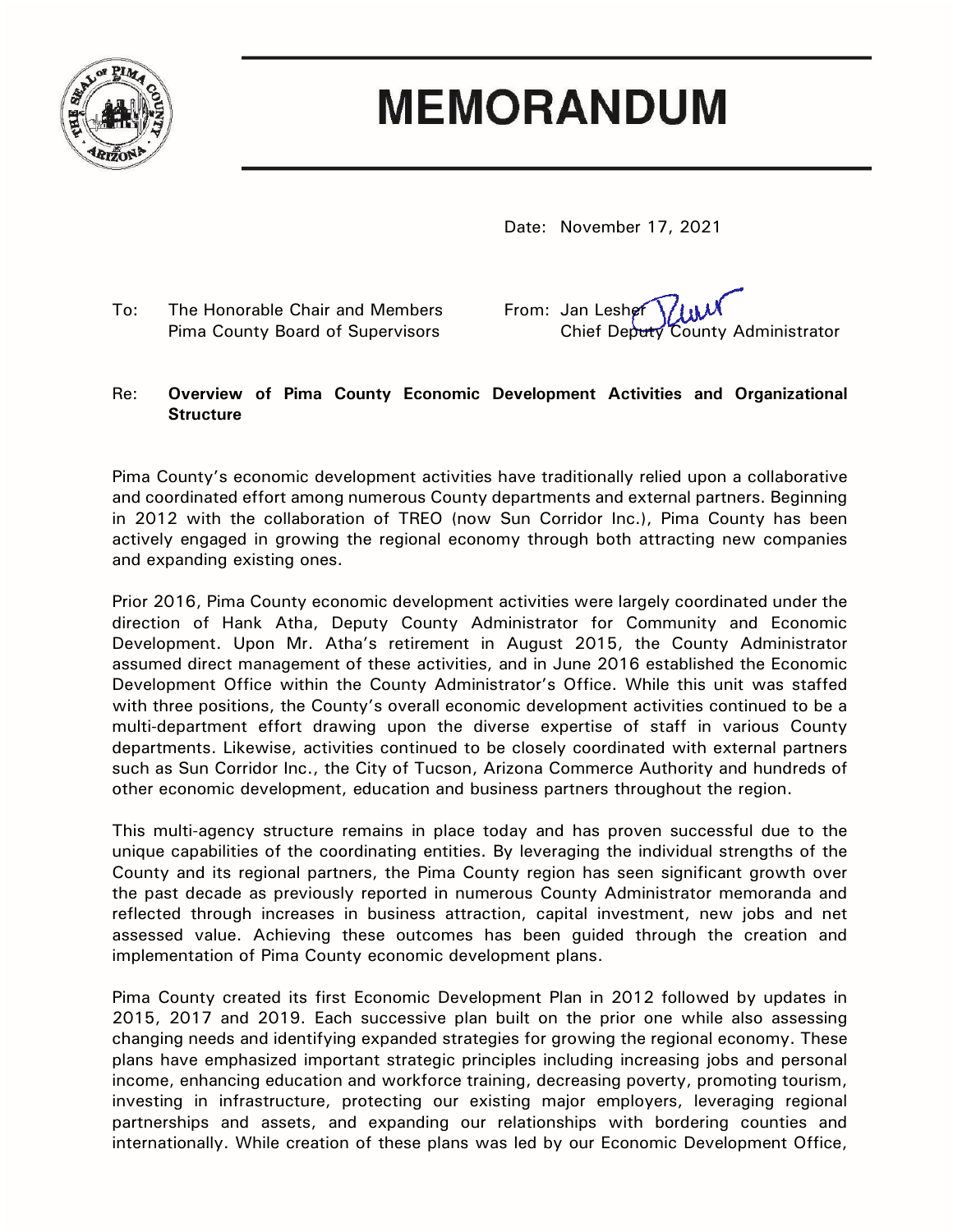The Honorable Chair and Members, Pima County Board of Supervisors Re: **Overview of Pima County Economic Development Activities and Organizational Structure** November 17, 2021 Page 2

valuable input and contributions were received from an expansive group of County departments and community partners.

Throughout plan development and implementation each partnering entity has contributed distinctive expertise and participated collaboratively to accomplish outcomes far exceeding what one entity could achieve alone. Given these interdependent relationships and diverse skills across the County, local municipalities, and other public and private strategic partners, it is essential for Pima County to continue its strategic role in generating economic growth for the residents of the region and deploying our unique capabilities to support other entities involved with economic development.

It has recently been suggested by a member of the Board of Supervisors that the current structure and mission of the County's Economic Development Office be justified and possibly realigned or eliminated. In responding, it is necessary to differentiate the roles of the Pima County Economic Development Office and other Pima County departments performing economic development activities from other external economic development entities such as our key partner Sun Corridor Inc.

As noted in the [September 15, 2021](https://webcms.pima.gov/UserFiles/Servers/Server_6/File/Government/Administration/CHHmemosFor%20Web/2021/September/September%2015,%202021%20-%20Sun%20Corridor%20Inc.%20Information%20Request.pdf) memorandum from the County Administrator, the primary mission of Sun Corridor Inc. is business attraction and expansion. The Pima County Economic Development Office does not replicate this function but does work in close coordination with Sun Corridor Inc. on these activities. In their role, Sun Corridor Inc. receives and coordinates responses to inquiries from companies looking to expand or relocate to our region. Sun Corridor Inc. does not prepare proposals from Pima County in response to these business inquires. Instead, in Pima County, this is done by the Pima County Economic Development Office with assistance from various other Pima County departments. Sun Corridor Inc. then aggregates the County's submittal with those from other proposers in the region and responds to the inquiring entity.

The role performed by the Economic Development Office on the inquiries to Sun Corridor Inc. represents only a portion of the overall work of the County on economic development. The bulk of the County's work is reflected in the Pima County Economic Development Plan (current version [2019-2021\)](https://webcms.pima.gov/UserFiles/Servers/Server_6/File/Government/Economic%20Development/2019%20Economic%20Development%20Plan.pdf), and is collaboratively facilitated through the Economic Development Office and the host of County departments and other regional partners.

The same symbiotic arrangement exists between Sun Corridor Inc. and Pima County on marketing the region to prospective business. Sun Corridor Inc. promotes the region through strategically placed advertising and social media, and at national site selector and specific industry-focused events. The materials used by Sun Corridor Inc. to highlight Pima County are prepared by County departments including the Economic Development Office.

A comparable balance of activities also exists between the Economic Development Office and other Pima County departments with expertise in various disciplines necessary to support and activate economic activity. One such link is with the Pima County Community and Workforce Development Department. Although the Economic Development Office does not develop or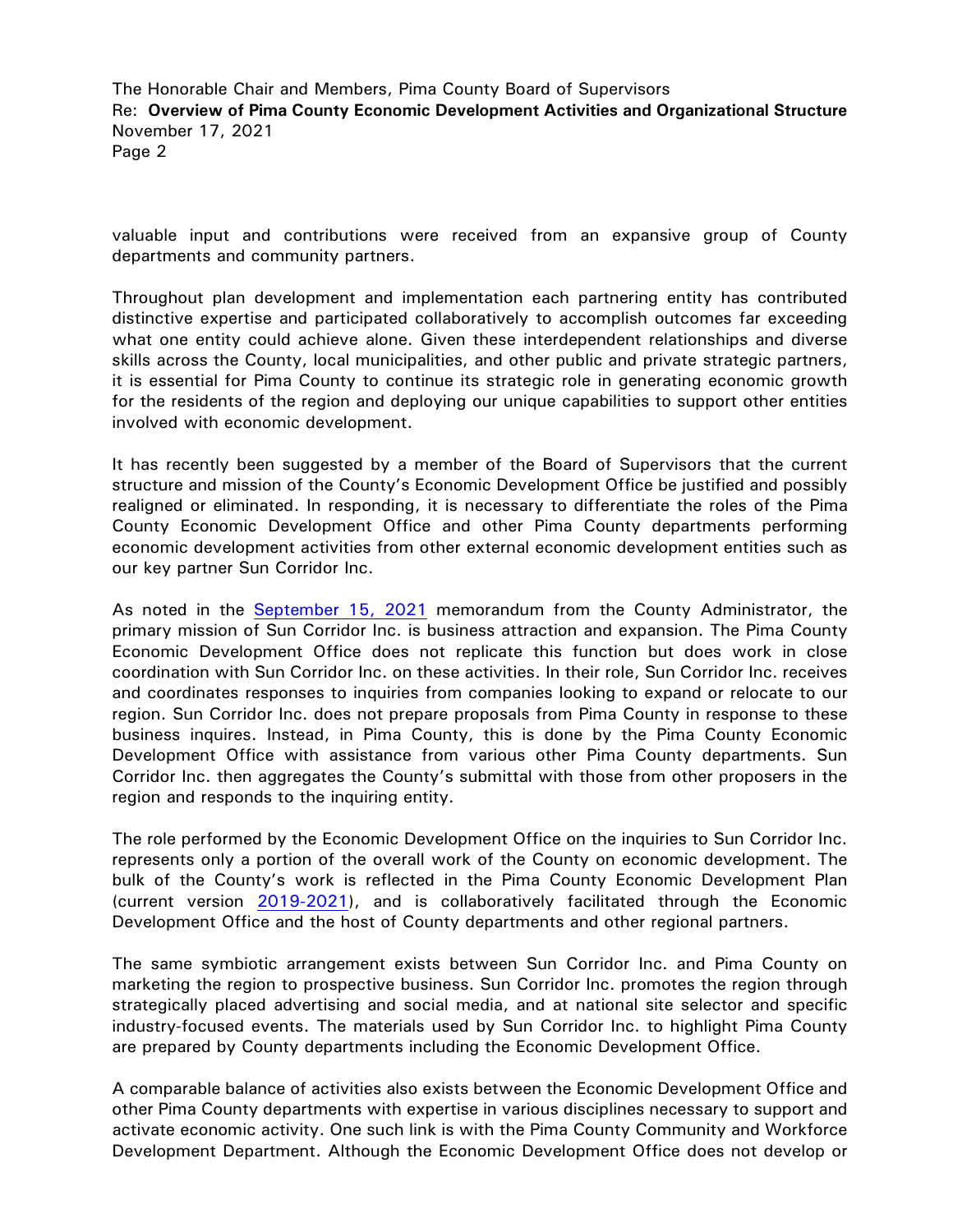The Honorable Chair and Members, Pima County Board of Supervisors Re: **Overview of Pima County Economic Development Activities and Organizational Structure** November 17, 2021 Page 3

provide training, they serve as an important conduit between business, industry, and trade organizations and the programming provided by Community and Workforce Development. The Economic Development Office performs a similar role with Pima Community College, the University of Arizona and other educational and workforce training entities.

Similar to these workforce training connections, the Economic Development Office works extensively with the Pima County Public Works infrastructure and development departments and other involved parties like local utility service providers and commercial and industrial real estate brokers. Close coordination occurs when evaluating and proposing sites for prospective businesses to ensure sufficient infrastructure exists to support the proposed user's needs including proper zoning, road access, sewer capacity, drainage, major utilities, etc.

On County-owned sites available for economic development, coordination includes efforts to plan, fund and construct needed public infrastructure to activate the site. These efforts routinely involve the Pima County Capital Program Office and the Pima County Real Property Services Department. Coordination has occurred, or is in progress, on several County sites such the Aerospace Research Campus, Southwest Employment and Logistics Center, Sunset Innovation Campus and other locations. Close coordination also takes place on economic development efforts related to tourism and there are linkages to the Attractions & Tourism Department and the Kino Sports & Entertainment Complex. These connections were a strong component of the solicitation resulting in the partnership with Knott Development.

These projects can take several years to plan, design and construct. Accordingly, they are programmed into the 10-Year Pima County Integrated Infrastructure Plan and are considered for funding as part the Capital Improvement Fund component of the overall Pima County Budget. Financial considerations for constructing infrastructure in support of economic development are carefully evaluated by Pima County Finance and Risk Management and the team of involved infrastructure departments. Any grant funding component or preparation of grant applications is closely coordinated with the Pima County Grants Management and Innovation Department.

These are just a few examples of the breadth of collaboration necessary between County departments to fully leverage our diverse capabilities to achieve the County's economic development objectives. These efforts are undertaken under the direction of the County Administrator with active involvement by each Deputy County Administrator and others in the County Administrators' Office, and have successfully enhanced economic conditions of the region as evidenced through increased regional capital investment, new job creation and tax base growth. The significant impact of these efforts are seen in the summary of economic activity occurring in the region in the County Administrator's [February 7, 2020](https://webcms.pima.gov/UserFiles/Servers/Server_6/File/Government/Administration/CHHmemosFor%20Web/2020/February/Benefits%20of%20Pima%20County%20Economic%20Development%20Efforts.pdf) memorandum on the benefits of Pima County economic development efforts.

As we continue to make our way out of the pandemic, we face new challenges that make us even more dependent on collaboration to improve economic conditions to benefit our region's residents. To respond to this need, it is important that Pima County continue to maintain a leadership position by retaining and refining the County's collaborative model that has